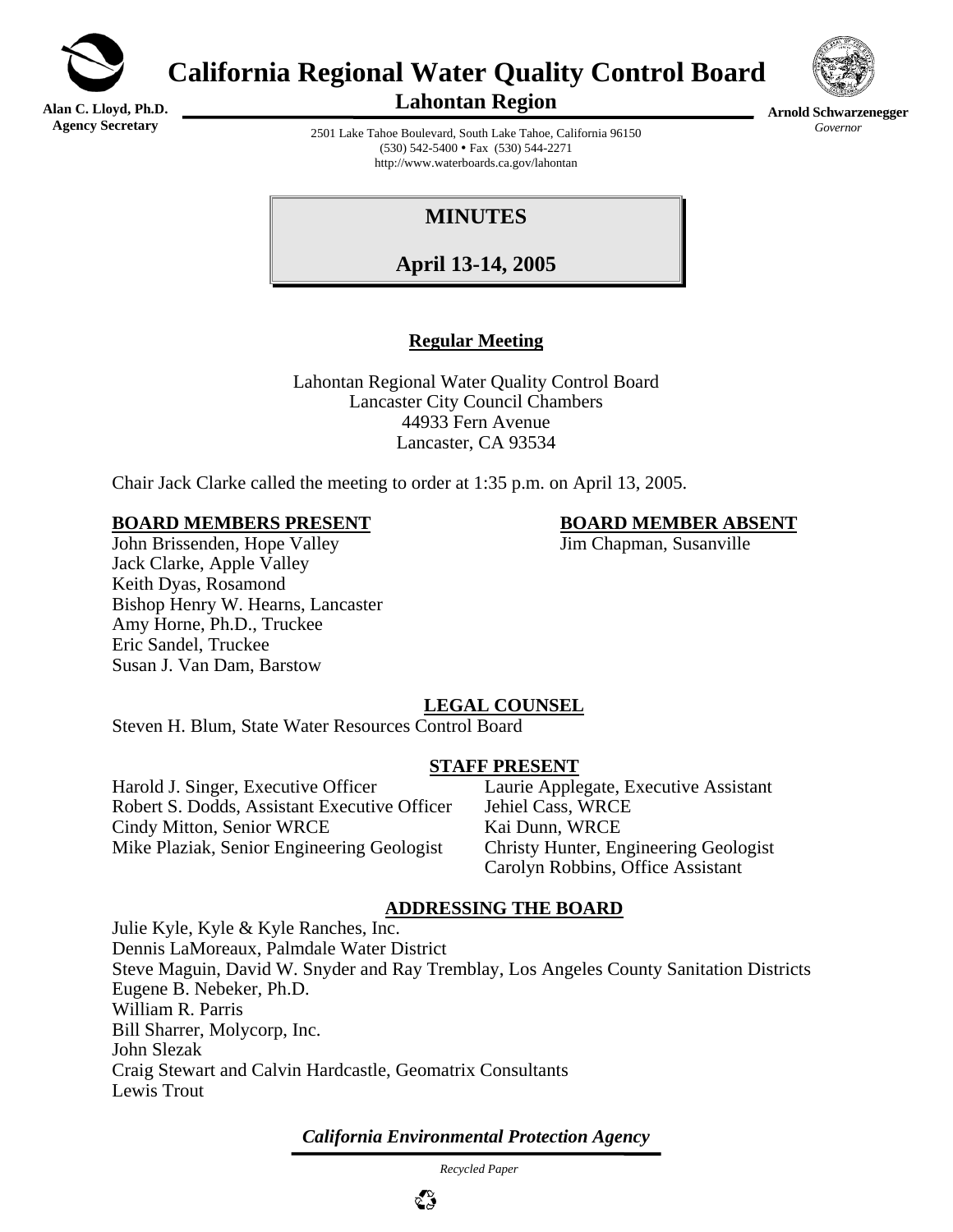## **5. CLOSED SESSION**

Board members met in closed session on April 13, 2005 from 1:35 p.m. to 2:35 p.m. to discuss items h, i and j. Authority: Government Code Section 11126(e). The Board reconvened in open session at 2:40 p.m.

#### **1. PUBLIC FORUM**

Dave Snyder, Los Angeles County Sanitation District, discussed a draft feasibility study undertaken by the District regarding the use of recycled water for groundwater recharge in the Antelope Valley.

Ray Tremblay, Los Angeles County Sanitation District, discussed District efforts to partner with water purveyors to identify ways to use reclaimed water to meet the long-term water supply needs in the Antelope Valley.

## **STATUS REPORTS**

#### **2. Status Report on Compliance of Los Angeles County Sanitation District No. 14, Lancaster, with Waste Discharge Requirements and a Cease and Desist Order, Los Angeles County**

Board members Keith Dyas and Bishop Henry Hearns recused themselves from this item.

Kai Dunn gave the status report. Mr. Dunn and Mr. Plaziak answered questions from the Board.

Addressing the Board: Raymond Tremblay, Los Angeles County Sanitation District; Barbara Fersick, Norma Nordblom and Ron Ferrel, Roosevelt Rural Town Council; Marleen Griffin, and Eugene B. Nebeker, Ph.D.

#### **3. Status Report on Compliance of Los Angeles County Sanitation District No. 20, Palmdale, with Waste Discharge Requirements, a Cleanup and Abatement Order and a Cease and Desist Order, Los Angeles County**

Jeheil Cass gave the status report and answered questions from the Board.

Addressing the Board: Raymond Tremblay, Los Angeles County Sanitation District; Eugene B. Nebeker, Ph.D.; William Parris; Lewis Trout; and John Slezak.

The afternoon session of the Board meeting adjourned at 5:15 p.m.

*California Environmental Protection Agency*

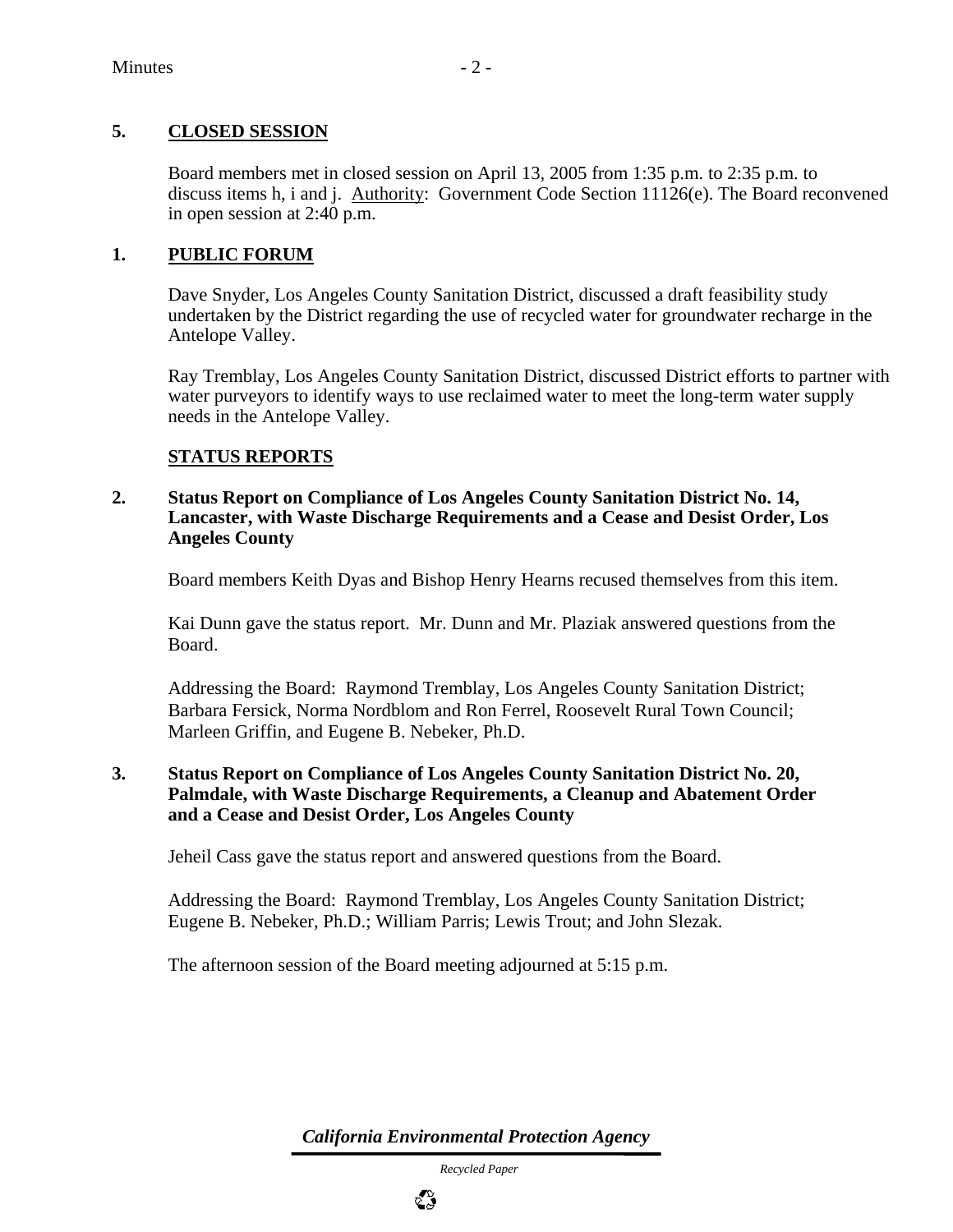## **Regular Meeting, Continued 7:15 p.m., April 13, 2005**

Chair Jack Clarke called the meeting to order at 7:15 p.m. Board members present: John Brissenden, Keith Dyas, Bishop Henry Hearns, Amy Horne, Ph.D., Eric Sandel and Susan Van Dam. Board member absent: Jim Chapman.

## **6. PUBLIC FORUM**

No one addressed the Board during the Public Forum.

## **7. MINUTES**

## **Minutes of the Regular Meeting of March 9 and 10, 2005 in South Lake Tahoe, CA.**

• **Motion:** Moved by Dr. Horne and seconded by Bishop Hearns to adopt the March 9 and 10, 2005 minutes as proposed. Voting yes: Mr. Clarke, Mr. Dyas, Bishop Hearns, Dr. Horne, Mr. Sandel and Ms. Van Dam. Abstaining: Mr. Brissenden. **Motion carried.**

## **OTHER BUSINESS**

**8. Los Angeles County Sanitation District No. 20 and the City of Los Angeles World Airports – Discussion of Alternative Projects Proposed to Clean Up Nitrates in Groundwater in Palmdale that Resulted from Discharges of Recycled Water, Los Angeles County** 

Jehiel Cass gave the staff presentation and answered questions from the Board.

Addressing the Board: Raymond Tremblay, Los Angeles County Sanitation District; Craig Stewart and Calvin Hardcastle, Geomatrix Consultants; Steve Maguin, Los Angeles County Sanitation District; Julie Kyle, Kyle & Kyle Ranches, Inc.; William R. Parris; Eugene B. Nebeker, Ph.D.; Lewis Trout; and Dennis LaMoreaux, Palmdale Water District.

Harold Singer summarized the staff recommendation and Board members discussed the proposed Resolution.

• **Motion:** Moved by Dr. Horne and seconded by Mr. Dyas to adopt the Resolution as proposed. Voting yes: Mr. Clarke, Mr. Dyas, Bishop Hearns, Dr. Horne, Mr. Sandel and Ms. Van Dam. Voting no: Mr. Brissenden. **Motion carried 6-1.**

## **5. CLOSED SESSION**

Board members met in closed session on April 13, 2005 from 9:30 p.m. to 10:20 p.m. to discuss items h, i and j. Authority: Government Code Section 11126(e). The Board reconvened in open session at 10:21 p.m. The evening session adjourned at 10:21 p.m.

*California Environmental Protection Agency*

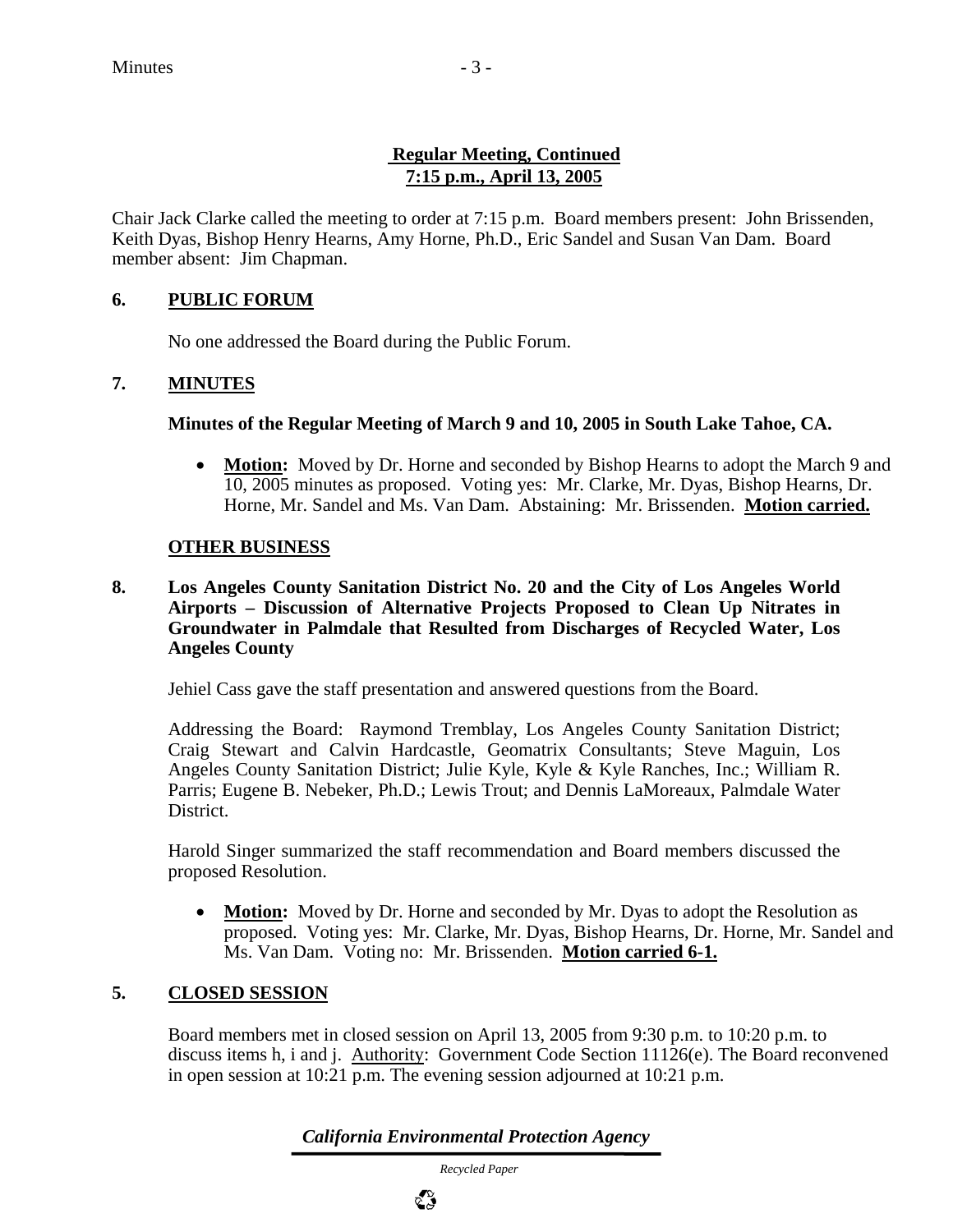## **Regular Meeting, Continued 8:30 a.m., April 14, 2005**

Chair Jack Clarke called the meeting to order at 8:30 a.m. Board members present: John Brissenden, Keith Dyas, Bishop Henry Hearns, Amy Horne, Ph.D., Eric Sandel, and Susan Van Dam. Board member absent: Jim Chapman

## **9. PUBLIC FORUM**

No one addressed the Board during the Public Forum.

## **10. ADOPTION OF THE UNCONTESTED CALENDAR**

Item 11 was removed from the uncontested calendar to be considered separately by the Board (see Item 11 below). Item 12 remained on the uncontested calendar.

#### **12. Adoption of the Priority List for the Emergency, Abandoned, Recalcitrant (EAR) Account, Fiscal Year 2005-2006.**

• **Motion:** Moved by Mr. Sandel, seconded by Dr. Horne and **unanimously carried** to adopt the 2005-2006 Priority List as proposed. **Motion carried.**

## **REVISED WASTE DISCHARGE REQUIREMENTS**

## **11. Molycorp, Inc., Mountain Pass Mine and Mill On-Site Lined Evaporation Ponds and Landscape Pond (Board Order No. 6-00-34) San Bernardino County**

Christy Hunter gave the staff presentation, discussed late revisions to the Board Order and comments received.

Bill Sharrer, Molycorp, Inc., answered questions from the Board and asked the Board to adopt the Order as revised by Regional Board staff.

• **Motion:** Moved by Bishop Hearns, seconded by Mr. Sandel and **unanimously carried** to adopt the Board Order with revisions outlined by Ms. Hunter. **Motion carried.**

## **OTHER BUSINESS**

## **4. Executive Officer's Report**

Mr. Singer discussed items from the April 2005 Executive Officer's Report.

Mr. Singer discussed a sewage spill that occurred on Tuesday, April 12, 2005, when a Victor Valley Wastewater Reclamation Authority percolation pond overfilled causing a dike to fail. Approximately six million gallons of treated effluent spilled. The County Health Department and local water purveyors were notified. Staff will be investigating the incident.

*California Environmental Protection Agency*